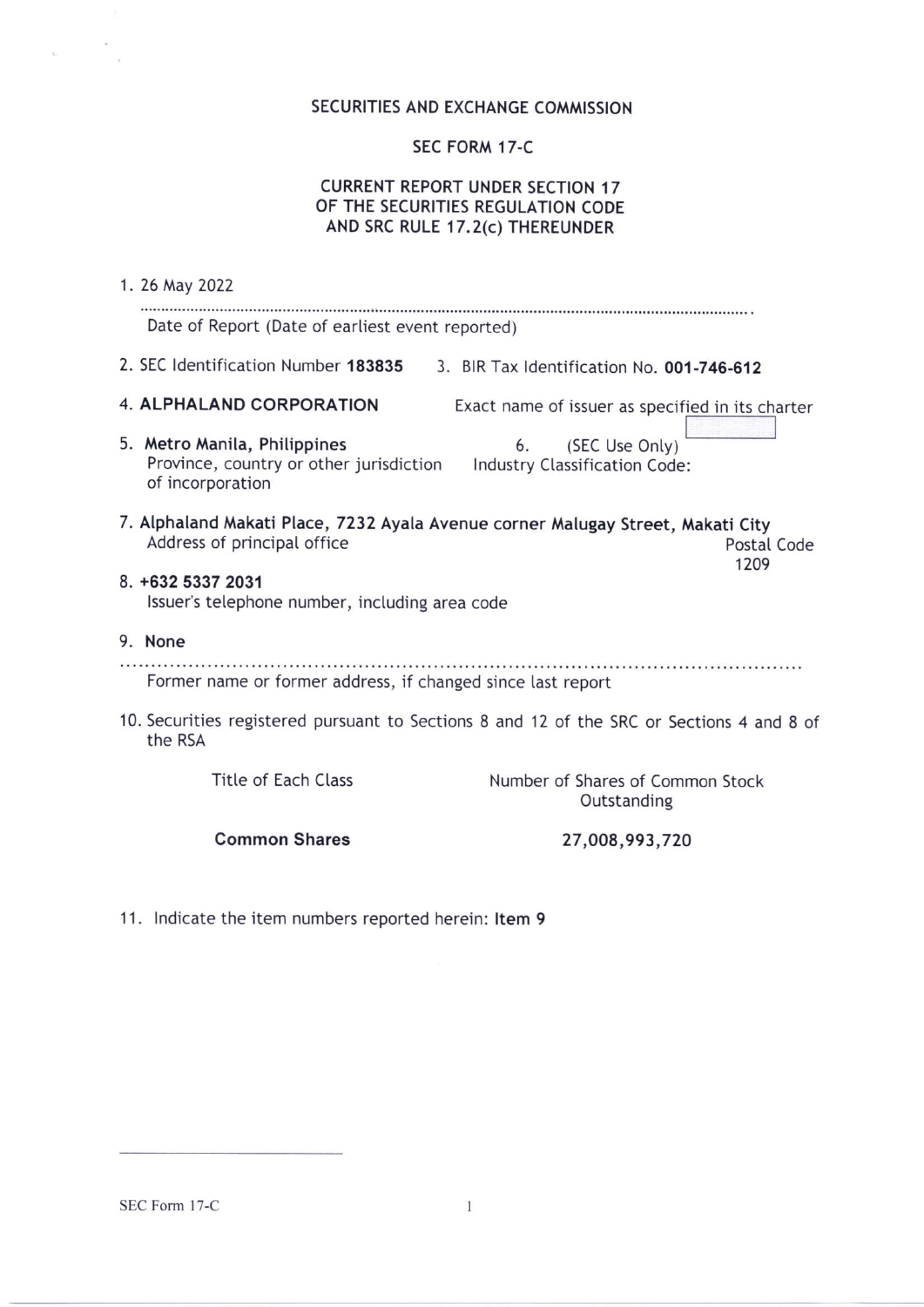### Item 9. Other Events / Developments - Results of the Annual Stockholders Meeting and Organizational Meeting of the Board of Directors of Atphaland Corporation

# Annual Meeting of Stockholders

The corporation wishes to inform the commission that it hetd its Annual stockhotders Meeting on May 26, 2022 at The City Club at Alphaland Makati Place via remote communication where stockholders representing approximatety 92% of the voting stock were present.

During the meeting, the following material resolutions, transactions and corporate actions were unanimously approved and/or ratified by the stockholders:

- 1. The minutes of the annual meeting of the stockholders of the Corporation held on June 8, 2021;
- 2. All acts, transactions and resotutions of the Board of Directors, the Committees of the Board, the Officers of the Corporation, and Management from the date of the 2021 annual stockholders' meeting up to the date of the 2022 annual stockholders' meeting.
- 3. The re-appointment of Reyes Tacandong  $\theta$  Co. as the Corporation's independent
- external auditors for the fiscal year 2022;<br>4. The election of the following directors of the Corporation: 4. The election of the following directors of the Corporation:<br>
(i) Roberto V. Ongpin<br>
(ii) Anna Bettina Ongpin<br>
(iii) Mario A. Oreta<br>
(iv) Dennis O. Valdes<br>
(v) Lorenzo V. Tan<br>
(vi) Eric O. Recto<br>
(vii) Dennis A. Uy<br>
(vii
	-
	-
	-
	-
	-
	-
	-
	-
	-
	-
	-
	-
	- (xii) Jose Ramon T. Villarin (Independent)<br>(xiii) Gilberto Eduardo Gerardo C. Teodoro, Jr. (Independent)
	- (xiv) Florentino M. Herrera III (Independent)<br>(xv) Gregorio T. Yu (Independent)
	-
- 5. The retention of Sec. Margarito B. Teves as independent director

#### Orqanizational Meetine of the Board of Directors

The newly elected directors also held its Organizational Meeting immediately after the adjournment of the Annual Stockhotders' Meeting. Thirteen out of the fifteen etected directors were present.

The following were elected officers of the Corporation for the ensuing year:

| Chairman and Chief Executive Officer                        | Roberto V. Ongpin                         |
|-------------------------------------------------------------|-------------------------------------------|
| Vice Chairman                                               | Eric. O. Recto and Anna Bettina Ongpin    |
| President                                                   | Dennis O. Valdes                          |
| Chief Operating Officer                                     | Michael Angelo Patrick M. Asperin         |
| Treasurer and Senior Vice President for Cristina B. Zapanta |                                           |
| Finance                                                     |                                           |
| Vice President for Finance                                  | Jeric Paul P. Posio                       |
| Corporate Secretary                                         | Jason J. Alba                             |
| <b>Assistant Corporate Secretary</b>                        | Jonamel G. Israel-Orbe                    |
| Corporate Information Officers                              | Jason J. Alba                             |
|                                                             | Jonamel G. Israel-OrbeJeric Paul P. Posio |

SEC Form l7-C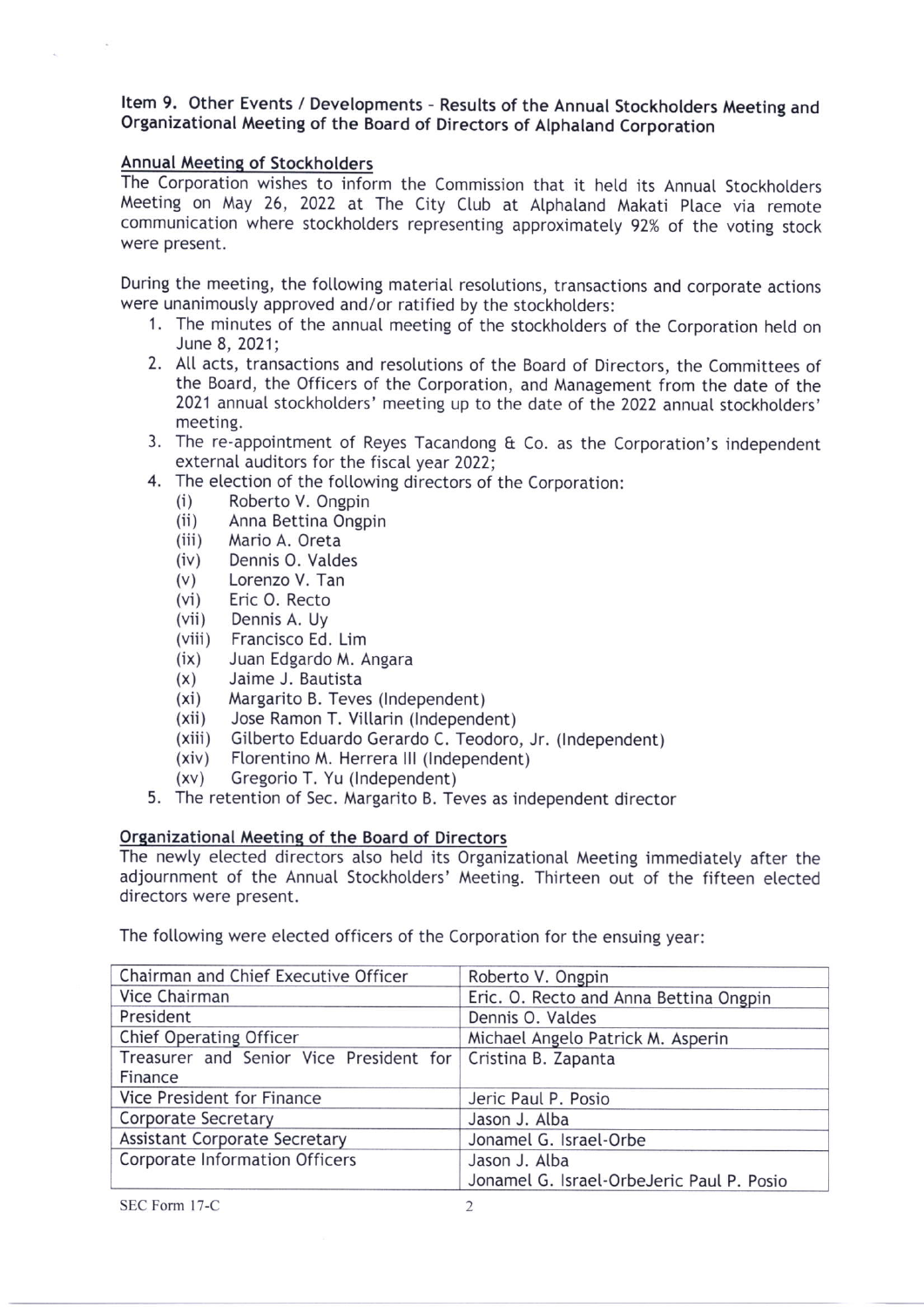| Compliance Officers:     | Jeric Paul P. Posio                                                                         |
|--------------------------|---------------------------------------------------------------------------------------------|
| A. Anti-Money Laundering | Jonamel G. Israel-Orbe                                                                      |
| B. Corporate Governance  | Jason J. Alba (Compliance Officer)<br>Jonamel G. Israel-Orbe (Deputy Compliance<br>Officer) |

The following were elected as members of the various committees of the Board:

| <b>Executive Committee</b>    | Roberto V. Ongpin (Chairman)                     |
|-------------------------------|--------------------------------------------------|
|                               | Dennis O. Valdes                                 |
|                               | Anna Bettina Ongpin                              |
|                               | Michael Angelo Patrick M. Asperin (ex-officio)   |
| <b>Audit Committee</b>        | Margarito B. Teves (Chairman; Independent        |
|                               | Director)                                        |
|                               | Florentino M. Herrera III (Independent Director) |
|                               | Gregorio T. Yu (Independent Director)            |
| Nominations Committee         | Roberto V. Ongpin (Chairman)                     |
|                               | Dennis O. Valdes                                 |
|                               | Gregorio T. Yu (Independent Director)            |
| <b>Compensation Committee</b> | Roberto V. Ongpin (Chairman)                     |
|                               | Anna Bettina Ongpin                              |
|                               | Dennis O. Valdes                                 |

# SIGNATURES

Pursuant to the requirements of the Securities Regulation Code, the Issuer has duly caused this report to be signed on its behalf by the undersigned hereunto duty authorized.

ALPHALAND CORPORATION lssuer

ate Secretary

×

 $\mathcal{A}$ 

May 30, 2022 Date